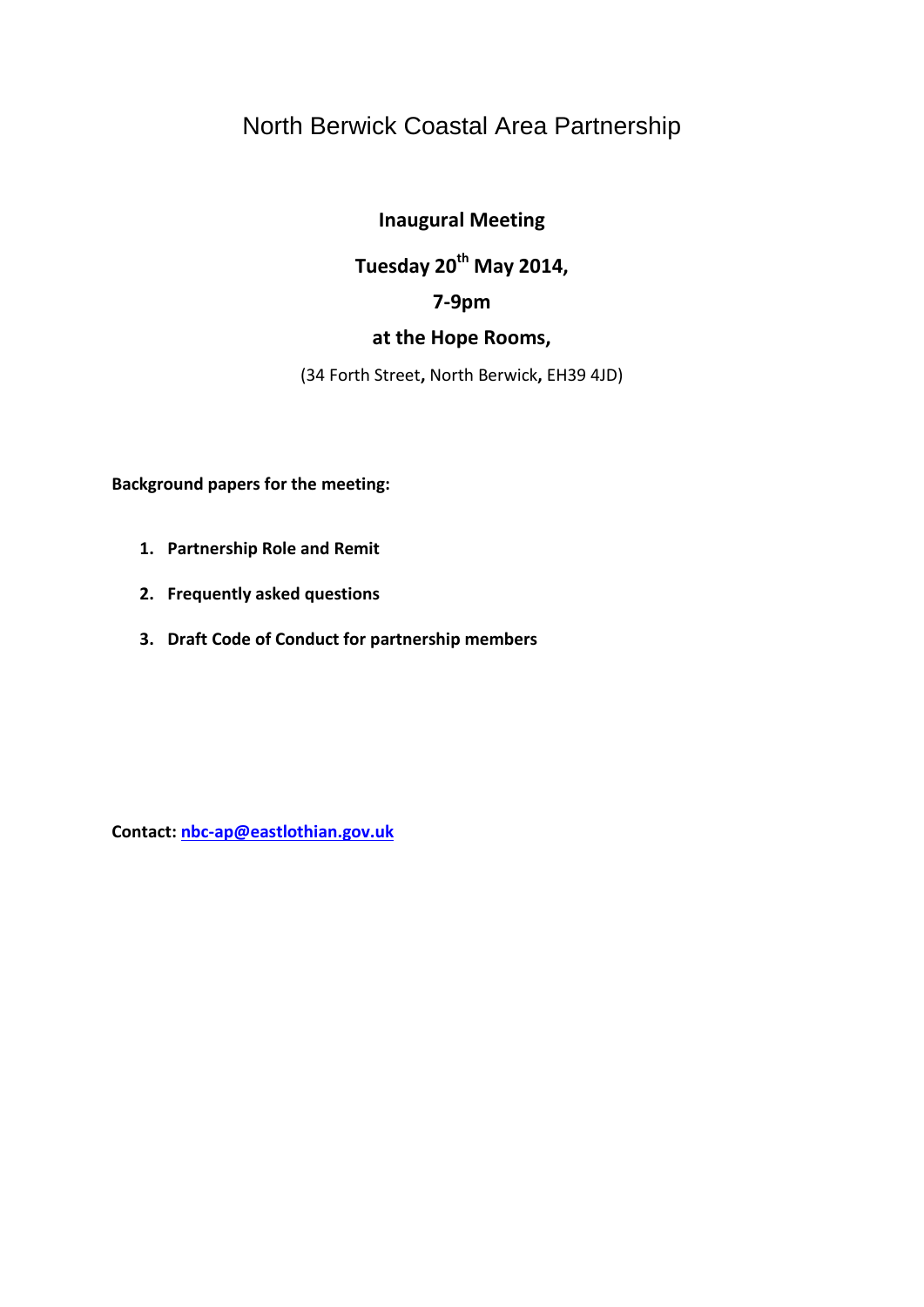#### **ROLE**

East Lothian Partnership entrusts the six Area Partnerships to oversee the development and delivery of Area Plans which will contribute to the delivery of the strategic plan, currently The East Lothian Plan - Single Outcome Agreement.

The role of each Area Partnership is to determine local priorities for the Area Plan that are aligned to The East Lothian Plan. Area Partnerships will also provide the principal point of contact for consultation and engagement with communities enabling them to influence The East Lothian Plan and related key strategies and plans.

#### **REMIT / POWERS**

- 1. Show creative and active leadership to meet the challenges which people and communities face and to maximise the opportunities which arise.
- 2. Develop an Area Plan.
	- a. Based on a shared vision for the area using evidence from the Area Profile and local intelligence
	- b. Identifying local priorities with a focus on reducing inequalities, prioritising prevention and early intervention and sustainability
	- c. Delivered by service providers and involving local people.
- 3. Monitor the delivery of the Area Plan and its impact.
	- a. Receiving regular progress reports from relevant service providers
	- b. Monitoring and reviewing progress recommending action when needed
	- c. Reporting performance to the Safe and Vibrant Communities Partnership at least once a year
	- d. Reporting performance to communities in the area at least once a year.
- 4. Oversee resource allocation devolved to the area in accordance with priorities established by the Area Plan.
	- a. Receiving reports and monitoring use of resources that have been devolved to the area
	- b. Determine the allocation of funding devolved directly to the Area Partnership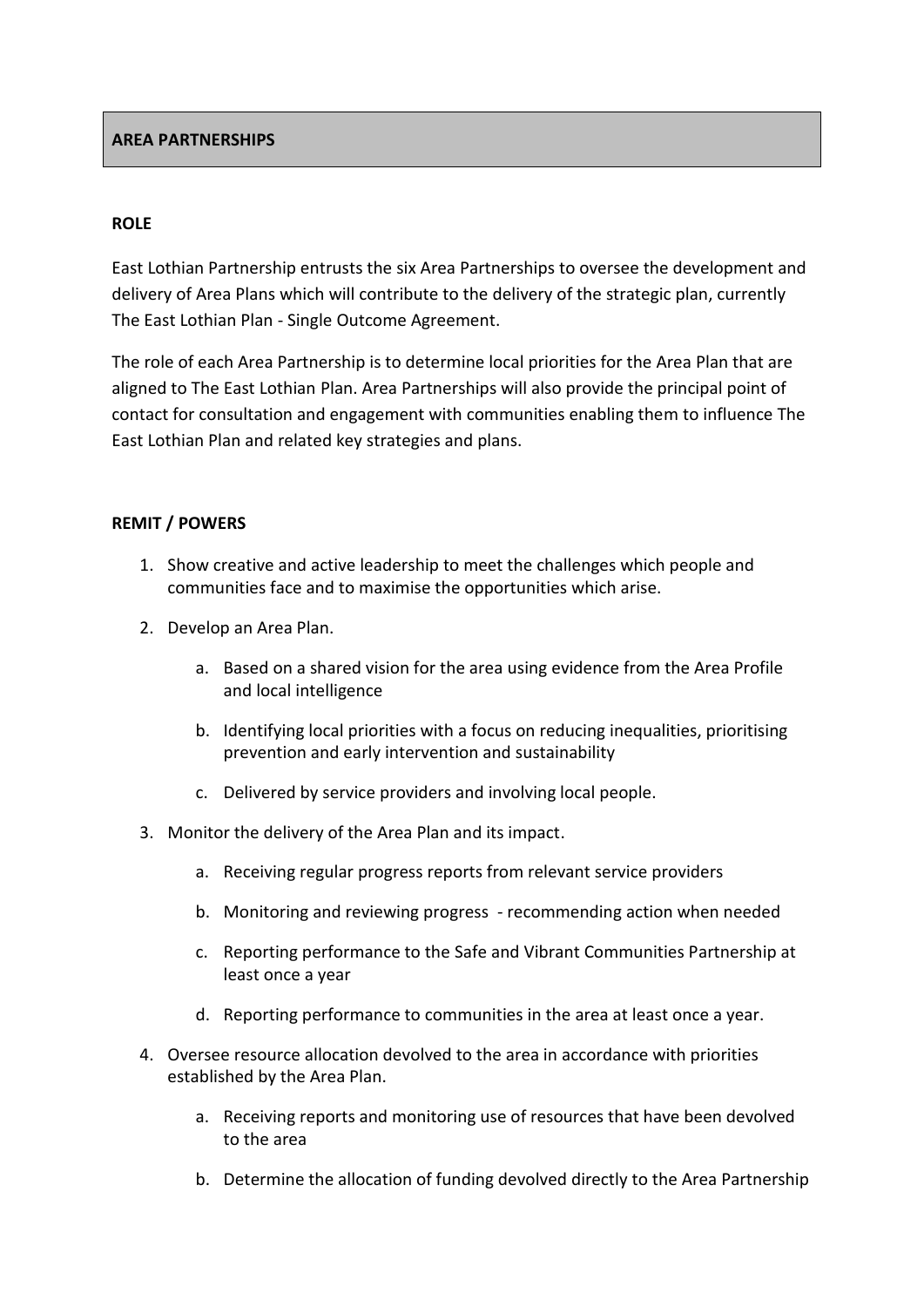- 5. Act as the principal point of contact, consultation and engagement for
	- a. The Council's Area Coordinators on the delivery of local services and service improvement
	- b. The Health and Social Care Partnership's locality planning
	- c. Service providers (partners) in the development of key strategies and plans (such as the Local Development Plan, Local Housing Strategy, etc.).
- 6. Monitor the effectiveness of stakeholder and community engagement to develop, deliver and review the Area Plan and local service delivery; drawing on and building on existing activities of local groups and partnerships.

# **MEMBERSHIP**

It is expected that each Area Partnership will evolve to operate differently in each area over time. Initially however they will be established with a standardised membership. The selection of member organisations for the Area Partnership should aim to:

- Represent the geographic diversity of the area
- Recognise the role statutory groups are already playing in representing community interests
- Ensure a balance between the different interest groups across an area
- Provide opportunities for a diverse range of active groups to contribute
- Ensure that the interests of equality groups are acknowledged.

Membership will include:

- All elected members from the ward;
- 1 or 2 representatives from each community council in the ward (depending on the size of the population they represent)
- 2 members from Tenants and Residents Associations,
- 2 Parent Council representatives one from the High School and one representing Primary schools in the cluster
- Around 6 representatives from active community / voluntary sector / business groups – selected through an appropriate, locally determined process.

Once established Area Partnerships can co-opt additional members as required to provide expertise or different perspectives on issues that arise locally.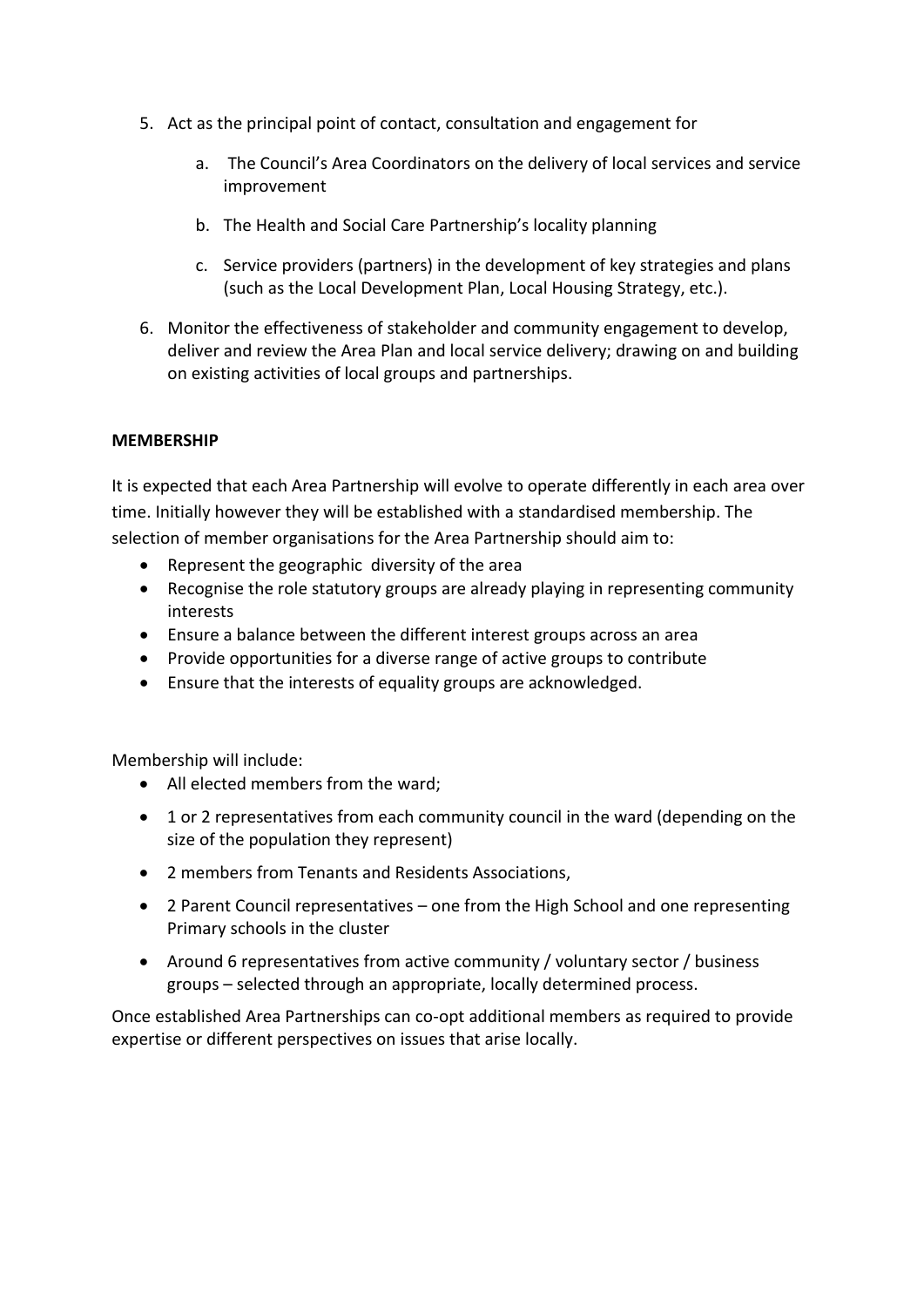# **AREA PARTNERSHIPS –WAY OF WORKING**

#### **MEMBERSHIP AND REPRESENTATION**

- Member organisations will identify one named member and one named substitute to represent them on the Area Partnership.
- Each member (except Councillors) will therefore have a named substitute able to attend and act on behalf of the group/s they represent if the named member is unable to participate in a meeting.
- Substitutes can attend meetings alongside named representatives as observers only.
- Partnership members will need to keep their substitute up to date with the business of the Area Partnership so that they are able to participate and take decisions when required.

# **CHAIR AND VICE CHAIR**

- The interim Chair of the Partnership will be a senior East Lothian Council official. If the interim Chair is unable to attend the meeting it is his/her responsibility to delegate this role to a suitable officer.
- A Chair of the Partnership will be appointed by the Area Partnership at the annual meeting, which must be held within the first year of operation, and annually thereafter.
- The Vice Chair will be appointed by the Area Partnership at the annual meeting.
- If both the Chair and the Vice Chair are not at the meeting a Chair will be chosen by those present.

#### **AREA PARTNERSHIP MEETINGS**

- The Area Partnership should meet at least 4 times per year– and more if needed. The frequency and venue will be agreed by each Partnership.
- Sub-groups can take forward business between meetings, reporting back to the Partnership as appropriate.
- Agendas will be based on the Area Plan and emerging local issues.
- Members of the Area Partnership can request items for future reports and updates, through the Chair.
- Any local person or group can contact the Chair in advance of a Partnership meeting to raise a matter they would like to propose for the agenda. The Chair will decide if the matter is relevant in relation to the Partnership's remit and agenda. If it is not relevant for this Partnership, the Chair should assist by signposting to the appropriate organisation or group.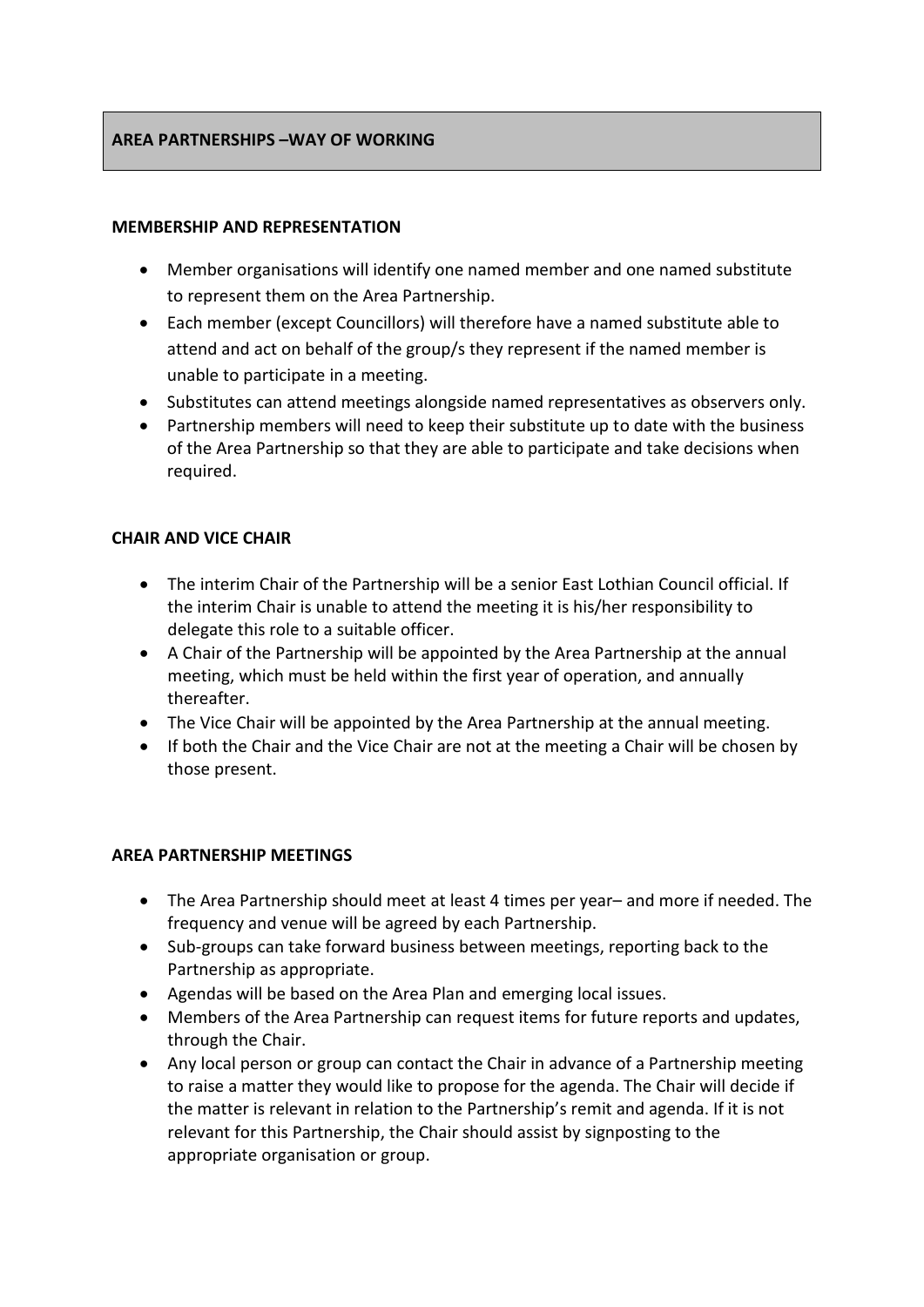- Meetings are open to any local person or group as observers. The Chair can invite observers to speak if their input would be relevant to an agenda item.
- The Chair can invite others outside of the Partnership to present a report or speak to an item at a meeting.
- An Annual Meeting will be held which is open to anyone from the area where local groups and the general public can review progress on the Area Plan.
- Additional committee roles can be determined at the annual meeting and allocated from within the Partnership membership

# **QUORUM**

• The quorum for meetings is 50% of members +1

#### **DECISION MAKING**

- Decisions should be taken in meetings wherever possible.
- Decisions should be taken based on the views of the members and importantly the views of the community through active consultation and engagement processes outside of business meetings to ensure that wider views are heard.
- Consensus should be reached wherever possible. In the event that the Partnership is unable to reach consensus in any matter a vote may be required.
- Decisions may be taken out with meetings on occasion e.g. emergencies or short deadlines. In these cases, the Chair should communicate with members of the Partnership by phone, email, post, etc., as appropriate, to make the decision and report the matter at the next meeting.

# **COMMUNICATIONS**

- Agendas, reports and minutes will be publicly available on the Council E-gov system which can be accessed through the Council website.
- Minutes of meetings will be distributed as soon as possible after meetings and within one month, to enable members to follow up on actions with their groups and enable input.
- Notice of agendas and reports will be distributed (normally by email) to Partnership members two weeks prior to the meeting.
- Members should report to the groups and organisations they represent on the business of meetings using the Partnership Feedback form.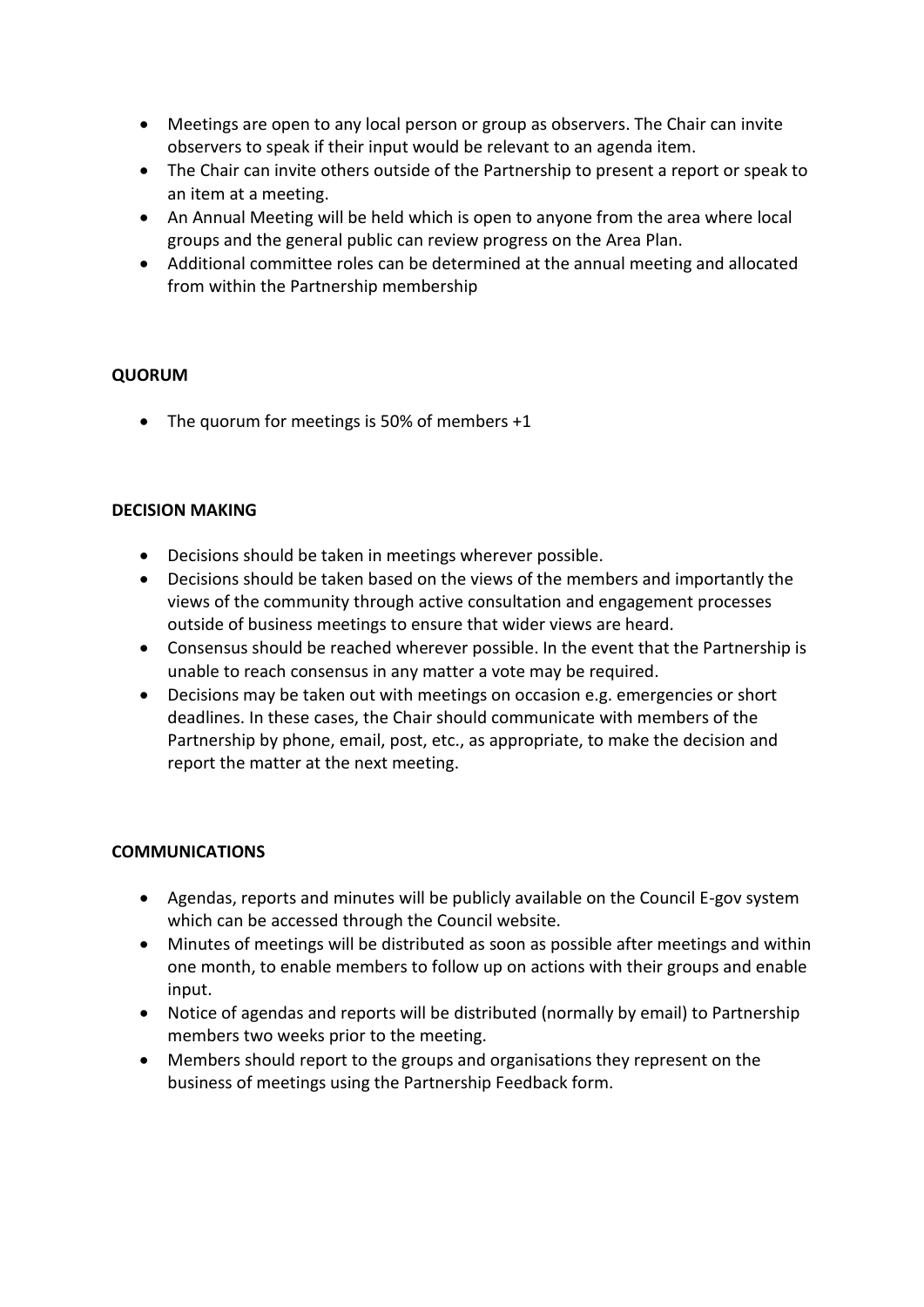# **The Role of Area Partnerships**

# **Q) What are Area Partnerships?**

A) Area Partnerships are the local element of community planning which is led by East Lothian Partnership. Area Partnerships are the main opportunity for local communities to contribute to The East Lothian Plan Single Outcome Agreement 2013-23 (the 10 year overarching plan for East Lothian) and to influence the way services are planned and delivered in their area.

#### **Q) What will Area Partnerships do?**

A) The role of each Area Partnership is to determine local priorities for their Area Plan that are aligned to the East Lothian Plan. Area Partnerships will also provide the principal point of contact for consultation and engagement with communities enabling them to influence The East Lothian Plan and related key strategies and plans.

# **Q) How do Area Partnerships fit with the East Lothian Partnership structure?**

A) They are part of the Partnership structure and will have a direct link to the Safe and Vibrant Communities Partnership but will be able to communicate with any of the other partnership groups.

# **Membership**

#### **Q) Who will be members of the Area Partnership?**

#### **Area Plans**

#### **Q) How will the Area Plan be developed?**

A) The Area Plan will be developed based on statistical data and local intelligence by the Area Partnership and service providers with involvement from the wider community. The Area Plan will establish local priorities and an Action Plan.

#### **Q) Who will approve the Area Plan?**

A) The Area Plan will be approved by the Area Partnership itself, then by the Safe and Vibrant Communities Partnership.

# **Q) Who will deliver the Area Plan?**

A) It is expected that the Area Plans will be delivered mainly by service providers.

A) The core membership will consist of the area's East Lothian Councillors, and representatives from Community Councils, Tenants and Residents Associations and Parent Councils. A cross section of community organisations will also be members of Area Partnerships to capture the collective expertise on local issues.

# **Q) Can anyone be a member of the Area Partnership?**

A) There are limitations on who can be members of the Area Partnerships to ensure that it is the community's interests that are represented. Members will be representatives from existing community groups. Service providers will support the Area Partnerships by reporting to, and giving their expertise on specific issues, to them as and when needed.

# **Q) What happens if members don't agree on issues**?

A) It is anticipated that Area Partnerships will work through consensus wherever possible. If that's not possible then votes can be taken to decide on the matter.

# **Q) Who will chair the Area Partnership?**

A) Initially the Chair will be a senior Council officer but a new Chair and vice-chair of the Partnership will be appointed by the members at the annual meeting.

# **Members Capacity**

#### **Q) Will membership of an Area Partnership over burden groups who are already playing a significant role in their community?**

A) Membership of the Area Partnership will hopefully simplify existing networks and bring local groups together – limiting overlap/ duplication in work and identifying more efficient ways of working together.

# **Q) Will local groups be expected to take on the servicing of Area Partnerships?**

A) Council officers will take the admin roles of the Partnerships such as organising meetings, writing minutes etc.

# **Q) Will Area Partnership members receive support when necessary on issues they may lack knowledge on?**

A) Yes, they will be given information and support by relevant services. Training can also be provided if required.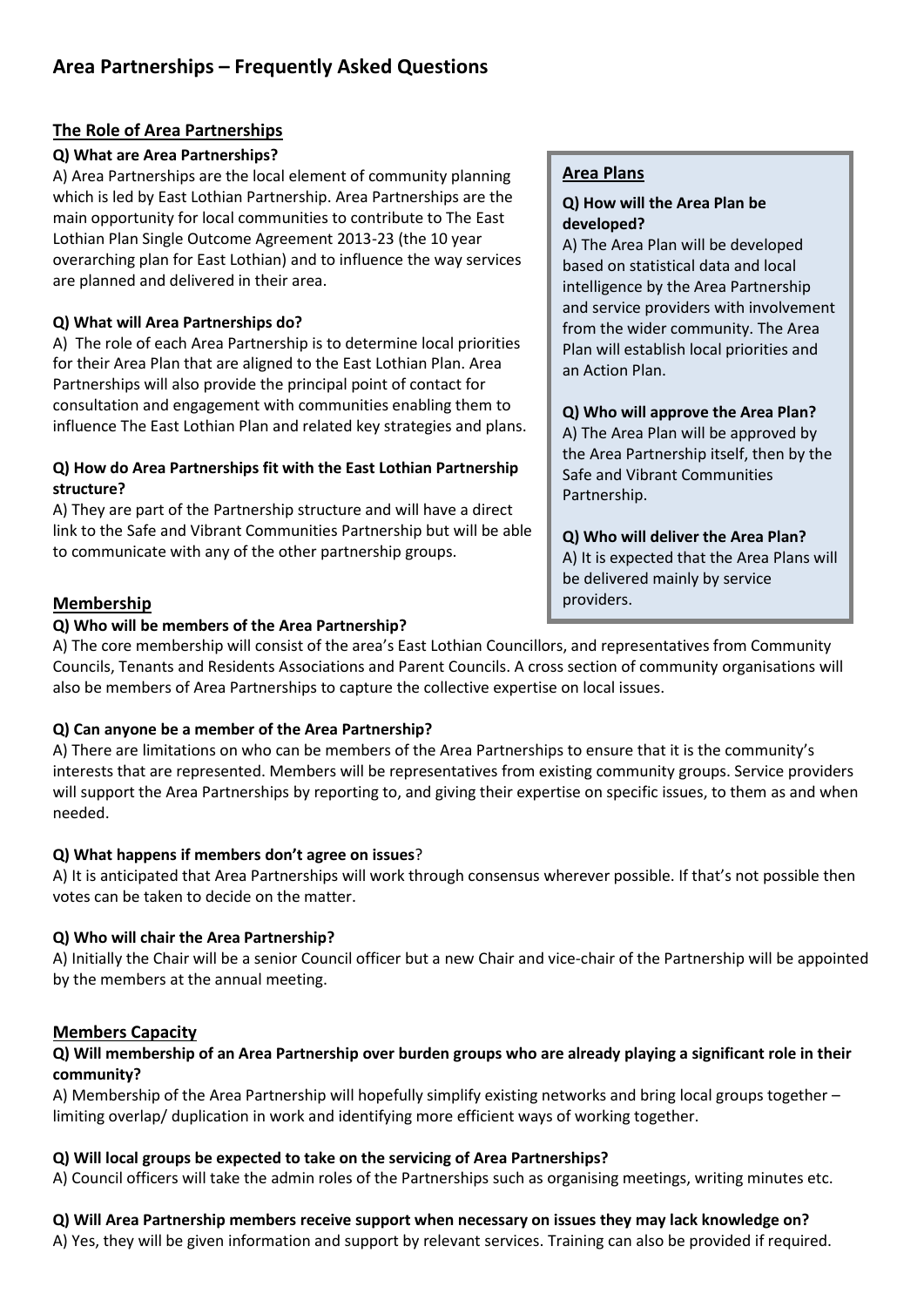# **Inclusion**

# **Q) Will Area Partnerships be dominated by the large towns to the detriment of the smaller towns and villages?**

A) The membership of the Area Partnerships has been set to include representatives from community councils, tenants and residents associations and parent councils from the smaller settlements to ensure a fair representation.

A) The Area Partnership will also use creative ways to engage with the wider communities they represent, for example, to explore priorities for the Area Plan.

# **Q) How will we ensure that young people are involved?**

A) Young people  $(16 - 24$  years) are being actively sought from local groups to be members of the Area Partnership. We will seek the views of young people on a range of issues through local organisations and networks. A) Children and young people's interests should also be represented through other members such as parent councils.

# **Resourcing**

#### **Q) Who will do the supporting work of the Area Partnership?**

A) Council staff will provide organisational support to run and develop the partnerships. There is a small operational budget to support this work. E.g. to cover printing costs, communications and refreshments.

**Q) Will members be able to claim expenses?** A) Unfortunately no.

# **Q) Will the Area Partnerships have a budget?**

A) It has been confirmed in the Council's 3 year budget (approved  $11<sup>th</sup>$  February 2014) that budgets will be devolved from existing funds starting in financial year 2015/16 and these will be linked to the delivery of each Area Plan.

#### **Partnership Working**

#### **Q) How will the CAPPs (Community and Police Partnerships) fit with the Area Partnerships?**

A) Police Scotland are currently developing Ward plans and the actions from these will be included in the Area Plan. We anticipate that the work of the CAPPS may evolve alongside the development of the Area Partnerships to encompass wider safety issues in each ward.

# **Q) What's the difference between Area Partnerships and Community Councils? Is there potential for overlap?**

A) Community Councils will continue to carry out the work they do in their local areas (e.g. commenting on and making representations on planning applications) while Area Partnerships will focus on strategic issues for the Ward area. Community Councils will contribute to the production of the Area Plan for their area. Area Partnerships will provide a forum for Community Councils to work collectively on issues affecting the wider area.

# **Publicity**

#### **Q) How are we going to publicise the work of the Area Partnerships?**

A) Using various means depending on the nature of the work. For example, the minutes, agendas etc of the partnerships will be publically available through the Council website. General information sharing will come through member organisations to their networks and local digital media. Other possibilities are local press, Council & Partners newsletters, Social media and local radio, depending on the target audience.

#### **Political Allegiance**

# **Q) How will we ensure that Party Political priorities don't overshadow community priorities?**

A) All Political parties represented on East Lothian Council are committed to developing this Area Partnership model and to participate in the Area Partnerships.

# **When?**

# **Q) How quickly will the Area Partnerships be set up?**

A) It is anticipated that the six Area Partnerships will be established by summer 2014.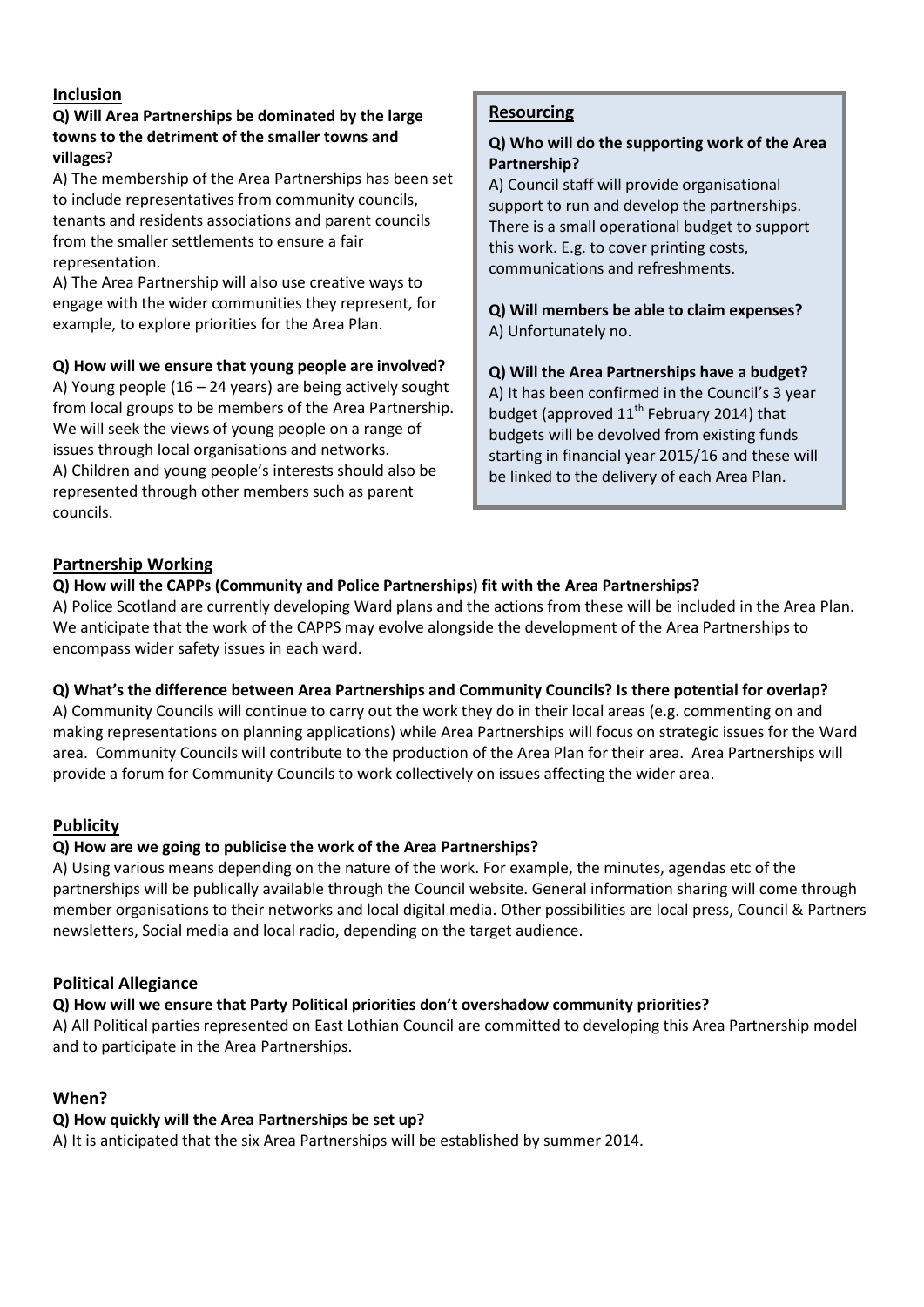# **CODE OF CONDUCT FOR MEMBERS**

Partners have agreed to work together to achieve *The East Lothian Plan, Single Outcome Agreement 2013-23* through services which are bound by public sector duties.

This Code of Conduct is for members of all component groups within East Lothian Partnership i.e. East Lothian Partnership, the supporting Partnerships and the Area Partnerships.

Whilst each member is bound by their own organisation's Code of Conduct, members are also expected to adhere to East Lothian Partnership's Code of Conduct.

Members of the Partnership should know and apply the principles of this Code of Conduct at all times when carrying out this role; both in informal situations (e.g. conversations with local people, employees or volunteers) as well as formal situations (e.g. Partnership meetings and events).

This Code of Conduct is based largely on the Code of Conduct for local authority councillors and relevant public bodies as provided for in the Ethical Standards in Public Life etc (Scotland) Act 2000.

It is also based on the East Lothian Partnership's discussion on work needed to build and develop this partnership in order to get to the agreed Outcomes. The discussion produced a practical guide for the conduct of members, as well as for the partnership as a whole.

The general principles and practical guide upon which this Code of Conduct is based are:

- [Service to the Community / Duty](#page-7-0)
- [Selflessness](#page-7-1)
- [Integrity](#page-8-0)
- **•** [Objectivity](#page-8-1)
- [Accountability and Stewardship](#page-8-2)
- **•** [Openness](#page-8-3)
- [Honesty](#page-8-4)
- **•** [Leadership](#page-8-5)
- [Respect](#page-8-6)

#### <span id="page-7-0"></span>**Service to the Community**

<span id="page-7-1"></span>You have a responsibility to uphold the law and act in accordance with the law and the public trust placed in you. You have a responsibility to act in the interests of the East Lothian Partnership as a whole and the people and communities it serves. You have a duty to participate actively in the Partnership and follow through with your actions.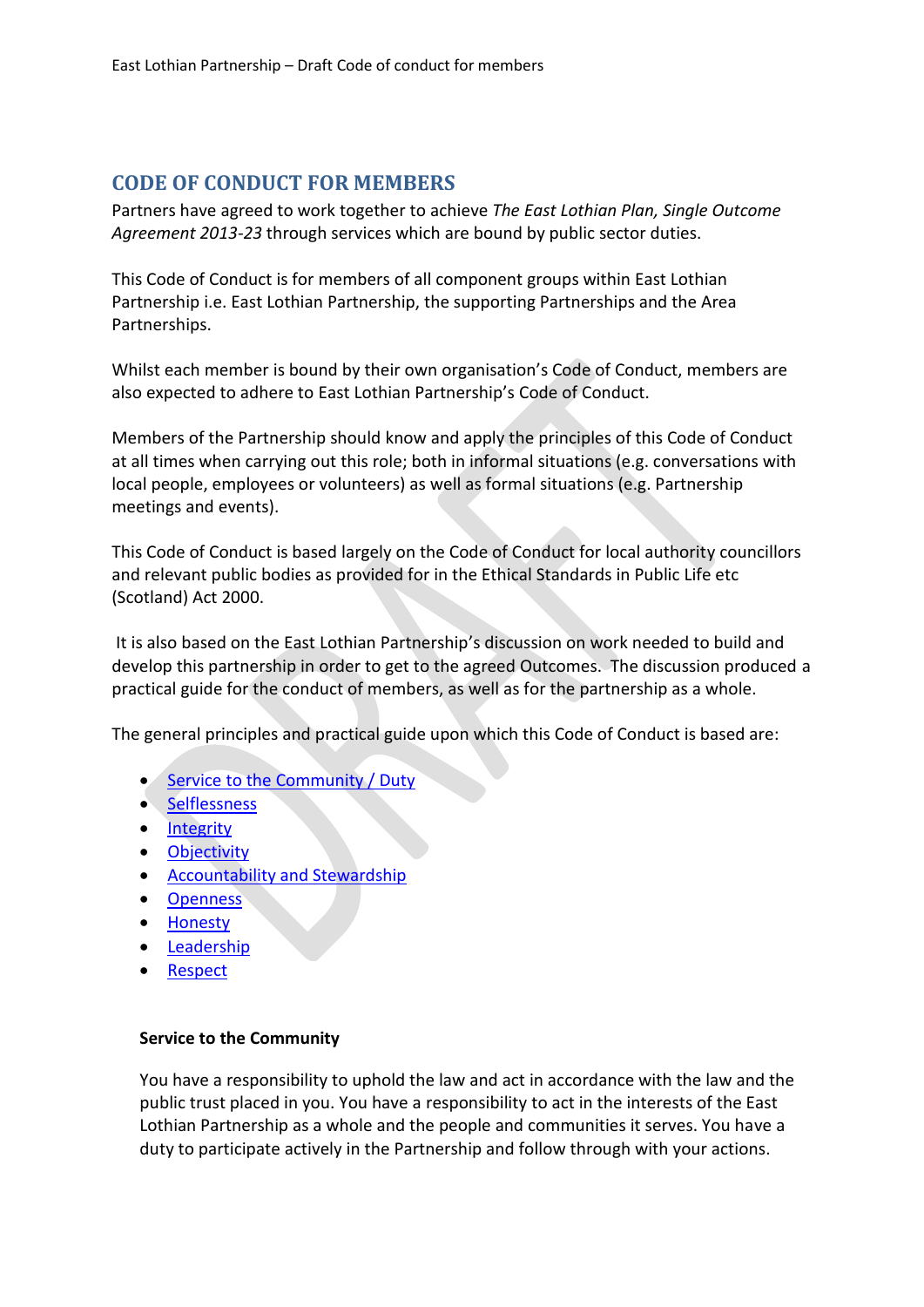# **Selflessness**

You have a responsibility to take decisions solely in terms of the public interest. You must not act in order to gain financial or other material benefit for yourself, family or friends or the organisation you represent.

#### <span id="page-8-0"></span>**Integrity**

You must not place yourself under any financial or other obligation to any individual or organisation that might reasonably be thought to influence you in the performance of your duties.

#### <span id="page-8-1"></span>**Objectivity**

You must make decisions solely on merit when carrying out public business including making appointments, awarding contracts or recommending individuals for rewards and benefits.

#### <span id="page-8-2"></span>**Accountability and Stewardship**

You are accountable for your decisions and actions to the public and to the organisation your represent. You have a responsibility to consider issues on their merits, taking account of the views of others, and you must ensure that the East Lothian Partnership uses its resources prudently and in accordance with the law.

#### <span id="page-8-3"></span>**Openness**

You have a responsibility to be as open as possible about your decisions and actions, giving reasons for your decisions and restricting information only when the wider public interest clearly demands.

#### <span id="page-8-4"></span>**Honesty**

You have a responsibility to act honestly. You must declare any private interests relating to your public duties and take steps to resolve any conflicts arising in a way that protects the public interest.

#### <span id="page-8-5"></span>**Leadership**

You have a responsibility to promote and support these principles by leadership and example, and to maintain and strengthen the public's trust and confidence in the integrity of East Lothian Partnership, its member organisations and their representatives in conducting public business.

#### <span id="page-8-6"></span>**Respect**

You must respect all other members of this Partnership, the employees and volunteers of member organisations and local people you come into contact with, treating people equally and with courtesy at all times. **East Lothian Partnership Practical Guide 'DOs and DON'Ts'**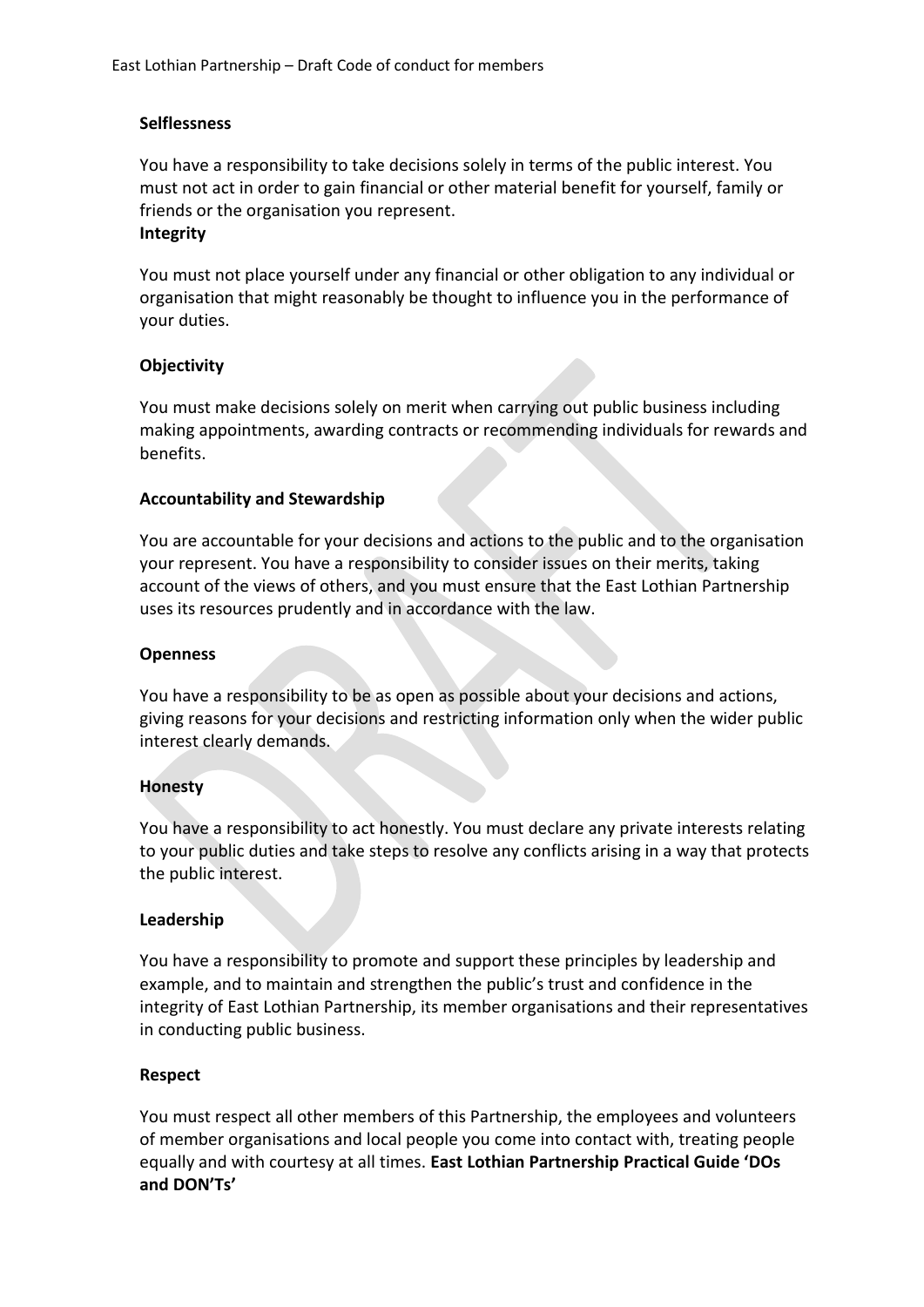At the inaugural meeting on 19 June 2013, the East Lothian Partnership recognised that Partnerships need work to build and develop, in order to get to the agreed Outcomes. The discussion, summarised as a set of DOs and DON'Ts for four key areas- Leadership, Trust, Learning and Performance Management -, is a practical guide for the conduct of members, as well as for the partnership as a whole.

| <b>LEADERSHIP</b>                       |                                          |
|-----------------------------------------|------------------------------------------|
| DO have agreed outcomes $-$ they make a | DON'T walk away when it gets hard        |
| real difference                         | DON'T allow any one group to dominate    |
| DO be cross party                       | DON'T make systems an excuse             |
| DO use officers and Councillors to      | DON'T apportion blame                    |
| develop ideas and proposals             | DON'T get boxed into internal thinking   |
| DO lead by example                      |                                          |
| DO have a clear vision which is clearly |                                          |
| articulated                             |                                          |
| DO be consistent from vision to action  |                                          |
| <b>TRUST</b>                            |                                          |
| DO show respect for different points of | DON'T press on regardless                |
| view                                    | DON'T make assumptions                   |
| D0 be realistic about what we do        |                                          |
| DO deliver on promises and act          |                                          |
| DO be open and share (avoid keeping     |                                          |
| info private)                           |                                          |
| DO share successes                      |                                          |
| DO give consistent messages - same      |                                          |
| message / same tune                     |                                          |
| <b>LEARNING</b>                         |                                          |
| DO challenge based on evidence          | DON'T need to justify an organisation or |
| DO spot problems collectively           | what it does                             |
| DO agree to share information fairly    | DON'T reinvent the wheel                 |
| DO be accepting when things go wrong    | DON'T be over ambitious                  |
| DO set clear goals                      | DON'T flog a dead horse!                 |
| DO have a common understanding of       |                                          |
| goals                                   |                                          |
| DO stay focussed                        |                                          |
| <b>PERFORMANCE MANAGEMENT</b>           |                                          |
| DO understand limits                    | DON'T try to boil the sea                |
| DO focus on <b>local</b> alignment      |                                          |
| DO have measurable outcomes             |                                          |
| DO be open to scrutiny                  |                                          |
| DO ensure timelines                     |                                          |
| DO agree what we are not doing          |                                          |